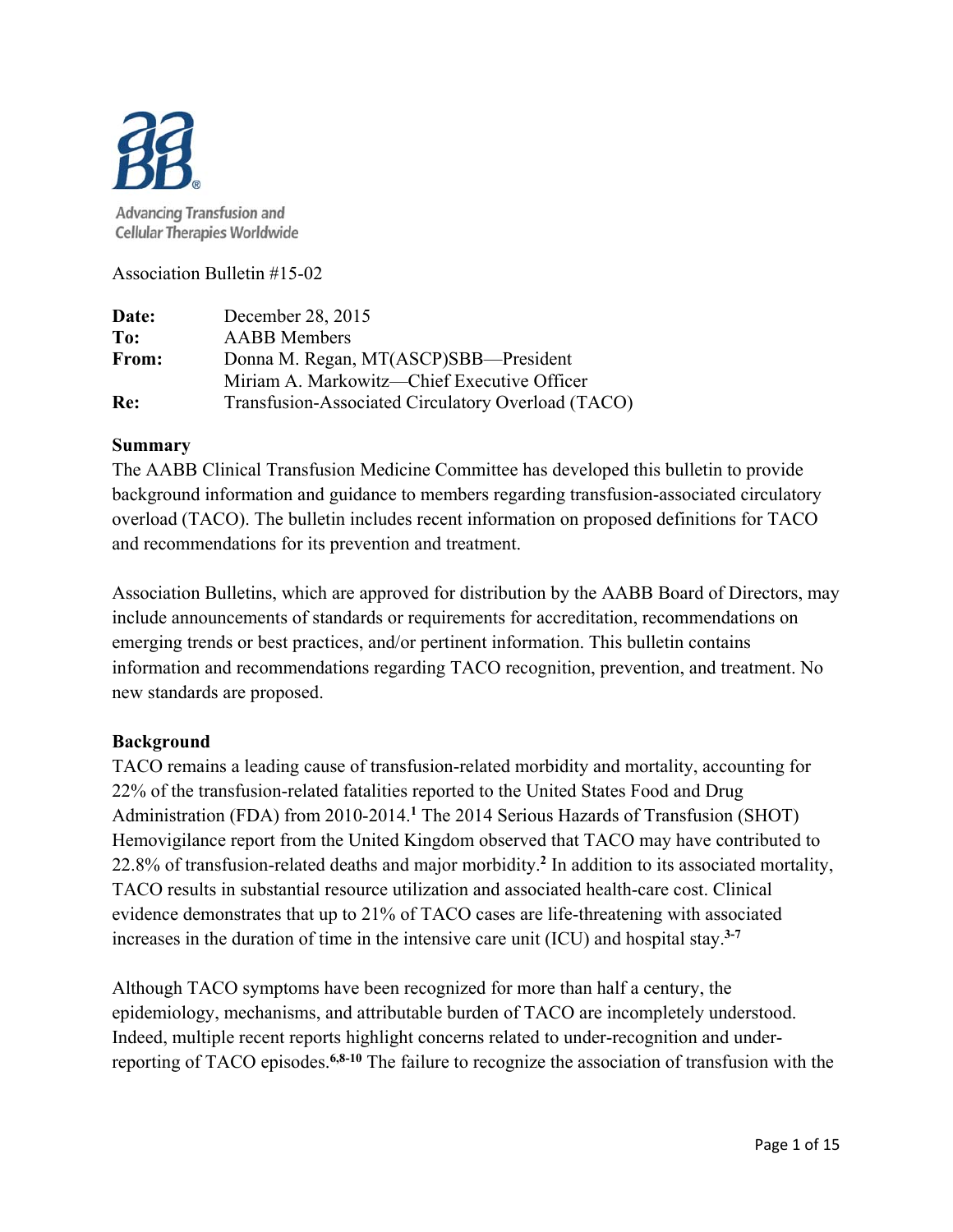onset of respiratory distress is presumed to be at least partially responsible for the lack of effective clinical evaluation, prevention, and therapeutic interventions for at-risk patients.

The primary pathophysiologic process underlying TACO pathogenesis is believed to be fluid overload with resulting hydrostatic (cardiogenic) pulmonary edema.**3,11** An intriguing question is whether circulatory overload due to transfusion of blood components involves other physiologic mechanisms in addition to those associated with fluid overload from excessive administration of crystalloids (eg, normal saline, dextrose). Recently, additional and potentially synergistic mechanisms have been proposed in diverse physiologic domains including inflammation and altered vasoreactivity (eg, nitric oxide scavenging).**12-17** Although the roles of these alternate mechanisms remain incompletely defined, it is clear that a number of patient and transfusion characteristics have been consistently identified as risk factors for development of TACO.**6,7,13,18,19** Improved understanding of these risk factors as well as the mechanisms underlying TACO may provide opportunities for risk modification.

This bulletin reviews TACO incidence and risk factors, diagnosis, treatment, and prevention in adult and older pediatric patients. TACO has been recognized as a possible adverse transfusion reaction in neonates, as this patient population is vulnerable to volume overload due to their small circulatory volumes.**<sup>20</sup>** However, TACO features are not well-described enough at this time in neonatal patients (particularly premature neonates, which AABB defines as children under 4 months) to make consensus recommendations for recognition, treatment, and prevention.**<sup>21</sup>**

## **Incidence and risk factors**

`

TACO incidence, as determined by passive reporting to national hemovigilance systems, varies substantially across countries and over time within the same country. Although incidence appears to be increasing in some hemovigilance systems, this is most likely due to increased recognition and reporting rather than a true increase in case rate. However, even with increased recognition of TACO morbidity, recent studies using active surveillance continue to document substantial under-reporting to hospital transfusion services.**<sup>9</sup>**

More accurate incidence numbers have been obtained in focused clinical studies, albeit in specific hospitals with a tertiary-care patient population. Recent studies have documented a per-patient TACO incidence at 2-6%.**6,22,23** These reports are also consistent with several older patient-centered reports in elderly orthopedic patients.**24,25** TACO can occur after transfusion of Red Blood Cells (RBCs), platelets, or plasma.**4,5,9,10**

TACO risk factors were initially identified through descriptive case series, as with transfusionrelated acute lung injury (TRALI), following one of its first descriptions in 1943.**<sup>26</sup>** Older publications state that recipient age  $($  <3 years or  $>$  60 years) is a risk factor. In the last decade, several case-control studies have reported associations with preexisting recipient conditions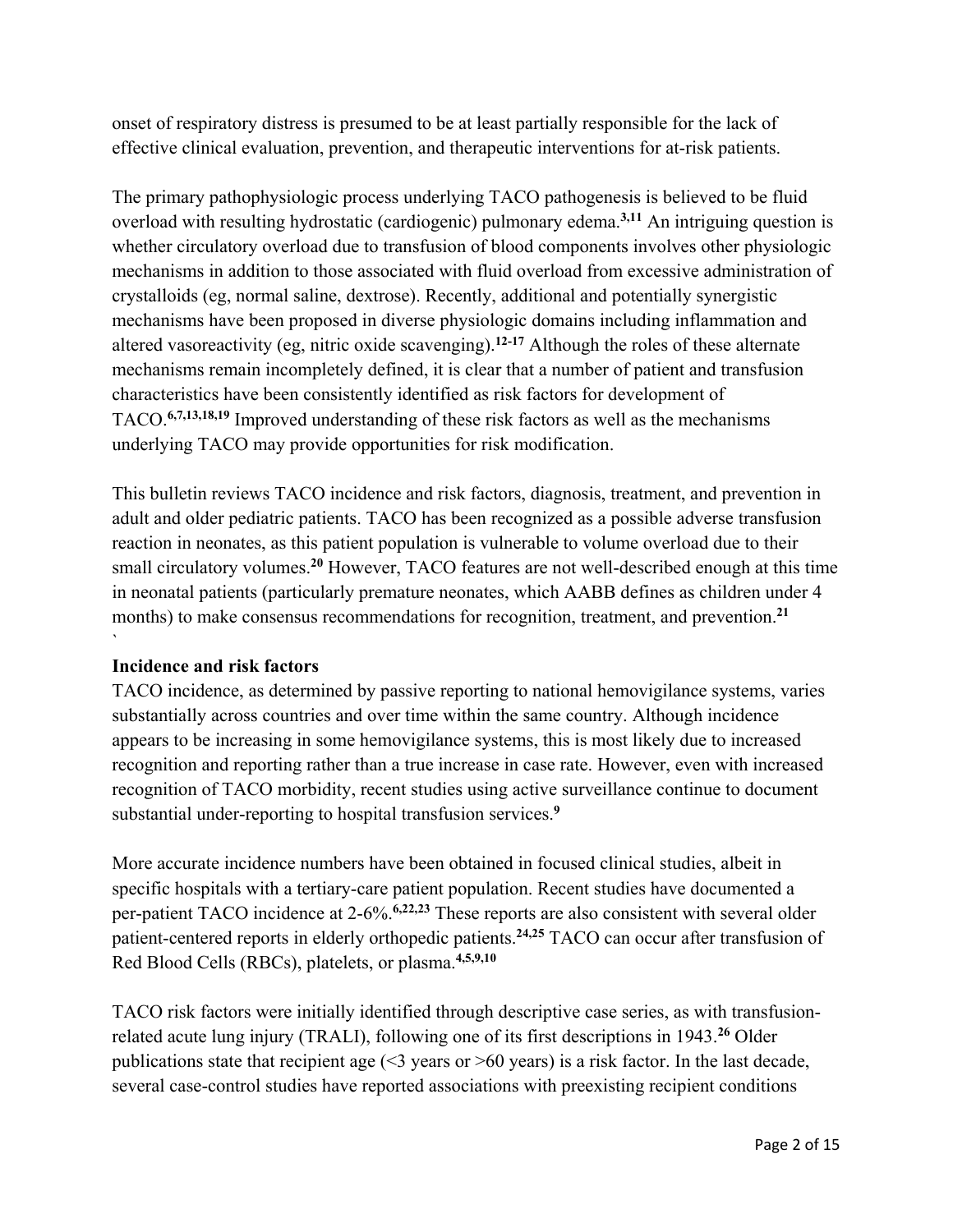and/or transfusion characteristics (eg, transfusion volume and infusion rate). A recent casecontrol study examined risk factors for TACO in transfused hospitalized patients older than 6 months of age, using a combination of electronic medical record surveillance and physician case review.**<sup>7</sup>** Of 47,783 patients receiving transfusion, 166 distinct cases (0.34%) of TACO were identified. Multivariate analysis found statistically significant associations between TACO and chronic renal failure [odds ratio (OR), 27.0], congestive heart failure (CHF) (OR, 6.6), number of blood products transfused (OR, 1.11 per unit), fluid balance per hour (OR, 9.4 per liter), and age (inversely; OR, 0.78 per 10 years).

Critically ill adult patients appear to have increased vulnerability to TACO. A retrospective nested case-control study examined the prevalence of risk factors in critically ill patients who developed TACO as compared to matched controls.**<sup>22</sup>** Of 1351 transfused patients, 25 (1.9%) developed TACO , yielding a per patient incidence of 1.9%; on a per unit transfused basis, the incidence was 0.18%. Transfusion volumes and 24-hour fluid balance were significantly higher in those patients developing TACO. A single center prospective cohort study observed medical intensive care unit (MICU) patients over a 2-year period for respiratory complications following transfusion.**<sup>23</sup>** Of the 901 transfused MICU patients, 51 (6%) developed TACO. Significant baseline risks for TACO determined by multivariate analysis included left ventricular dysfunction [OR, 8.23; range, (3.36-21.97)] and transfusion of plasma for anticoagulant reversal [OR, 4.31; range,  $(1.45-14.30)$ .] When compared to matched controls, those patients developing TACO had significantly higher fluid balances, larger plasma transfusion volumes, and faster transfusion rates.

Until recently, the epidemiology of TACO in the perioperative setting had remained relatively unexamined. However, a recently published single-center cohort study examined the incidence of TACO in 4070 adult noncardiac surgical patients receiving intraoperative transfusion.**<sup>6</sup>** Of those patients, 176 [4.3%; 95% confidence interval (CI), 3.7 to 5.0%] experienced TACO; multivariate analysis showed a significant reduction in the rate of TACO between 2004 and 2011, from 5.5% to 3.0% (p<0.001). Vascular, transplant, and thoracic surgeries were found to have the highest TACO rates, with obstetric and gynecologic surgeries showing the lowest rates. Similar to nonsurgical settings, the elderly appeared most vulnerable to TACO; those patients 80 years or older had a nearly fourfold higher rate than patients younger than age 50 (7.4% vs 2.0%, respectively). Increasing transfusion volumes and positive fluid balances were also significantly associated with TACO (p<0.001 for both).

A retrospective case series of 100 TACO patients at two Canadian hospitals reported that CHF was present before transfusion in 41% of cases, renal function was compromised in 44%, and 56% of patients were older than age 70.**<sup>27</sup>** Furthermore, 73% of patients were judged to have fluid overloaded before the transfusion that preceded the TACO diagnosis.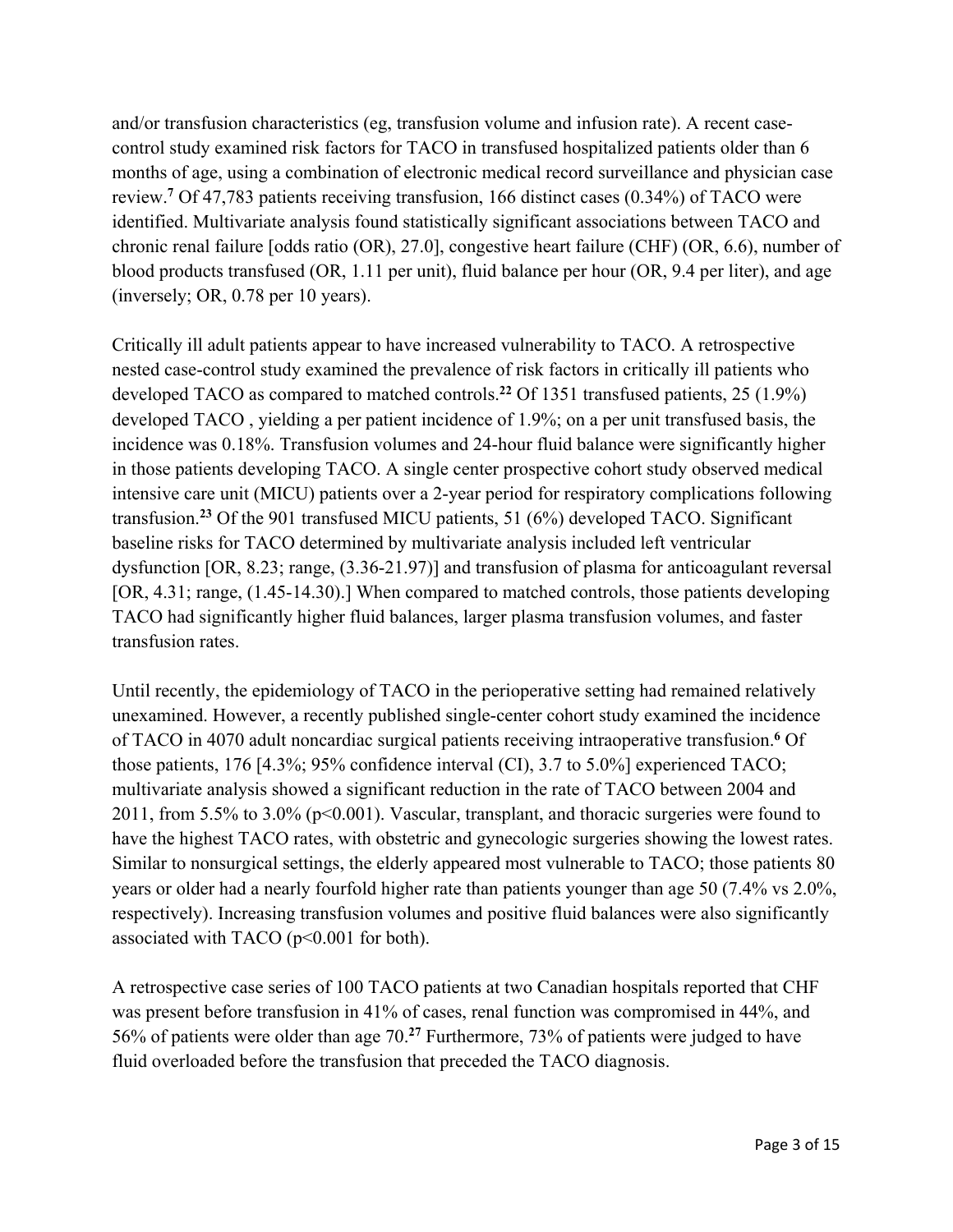It is not surprising that both CHF and fluid overload appear as risk factors for TACO in multiple studies, as both of these are included as contributing elements to the diagnosis of TACO (see below). Although one should be cautious in comparing TACO risk factors across studies due to differences in case ascertainment and diagnostic criteria, it is notable that case-control studies and descriptive case series have identified similar TACO risk factors (**Table 1**).

### **Hemovigilance systems definitions**

Hemovigilance systems worldwide have established diagnostic criteria for definitions of TACO. Two hemovigilance system definitions—from the International Society for Blood Transfusion (ISBT) and the Centers for Disease Control and Prevention (CDC)—are summarized in **Table 2**; both require that symptoms occur within 6 hours of the completion of the transfusion.**28,29** These hemovigilance systems, among others, provide clinical, radiographic, and laboratory criteria for diagnosis of TACO, as well as criteria for establishing definitive diagnoses as opposed to probable or possible diagnoses. The current ISBT diagnostic criteria for TACO are employed by other hemovigilance systems (such as the Serious Hazards of Transfusion in the UK). Of note, the ISBT is currently considering revisions for their TACO diagnostic criteria.

### **Differential diagnosis**

TACO must be distinguished from other pulmonary syndromes that may occur during or shortly after transfusion. The most important alternate diagnosis is TRALI. Distinguishing TACO from TRALI can be challenging, and these entities sometimes co-occur (**Table 3**).**<sup>30</sup>** On chest radiograph, diffuse bilateral infiltrates are seen in both conditions. The critical distinction is whether the observed pulmonary edema is noncardiogenic (TRALI) or cardiogenic (TACO) in nature. Today, Swan-Ganz catheterization is rarely performed, but in cases of severe respiratory decompensation, echocardiography may be available, allowing an assessment of whether left ventricular function is normal (as in uncomplicated TRALI) or abnormal (TACO). Brain natriuretic peptide (BNP) and N-terminal proBNP levels are established noninvasive markers of CHF and have been shown to be elevated in TACO.**31-33** However, based on the sparse available literature, these tests may have limited predictive value in distinguishing TRALI from TACO.**34,35** In most cases, the diagnosis of TACO is made clinically, based on the medical history, an assessment of the patient's fluid volume status, baseline cardiac function, and response to diuretic challenge. Diuretic administration is ineffective in treating TRALI, but will often produce rapid improvement in oxygenation status in cases of TACO. Hypertension is characteristically seen in cases of TACO. In TRALI, either hypertension or hypotension may be seen, but hypotension is more common. A transient, precipitous decline in total peripheral leukocyte count is sometimes observed in cases of TRALI**<sup>36</sup>**; this would not be expected in TACO cases. Finally, acute respiratory distress syndrome (ARDS) entirely unrelated to transfusion may occur in a transfused patient. Thus, other etiologies of ARDS need to be considered when the diagnosis of TRALI or TACO is being entertained.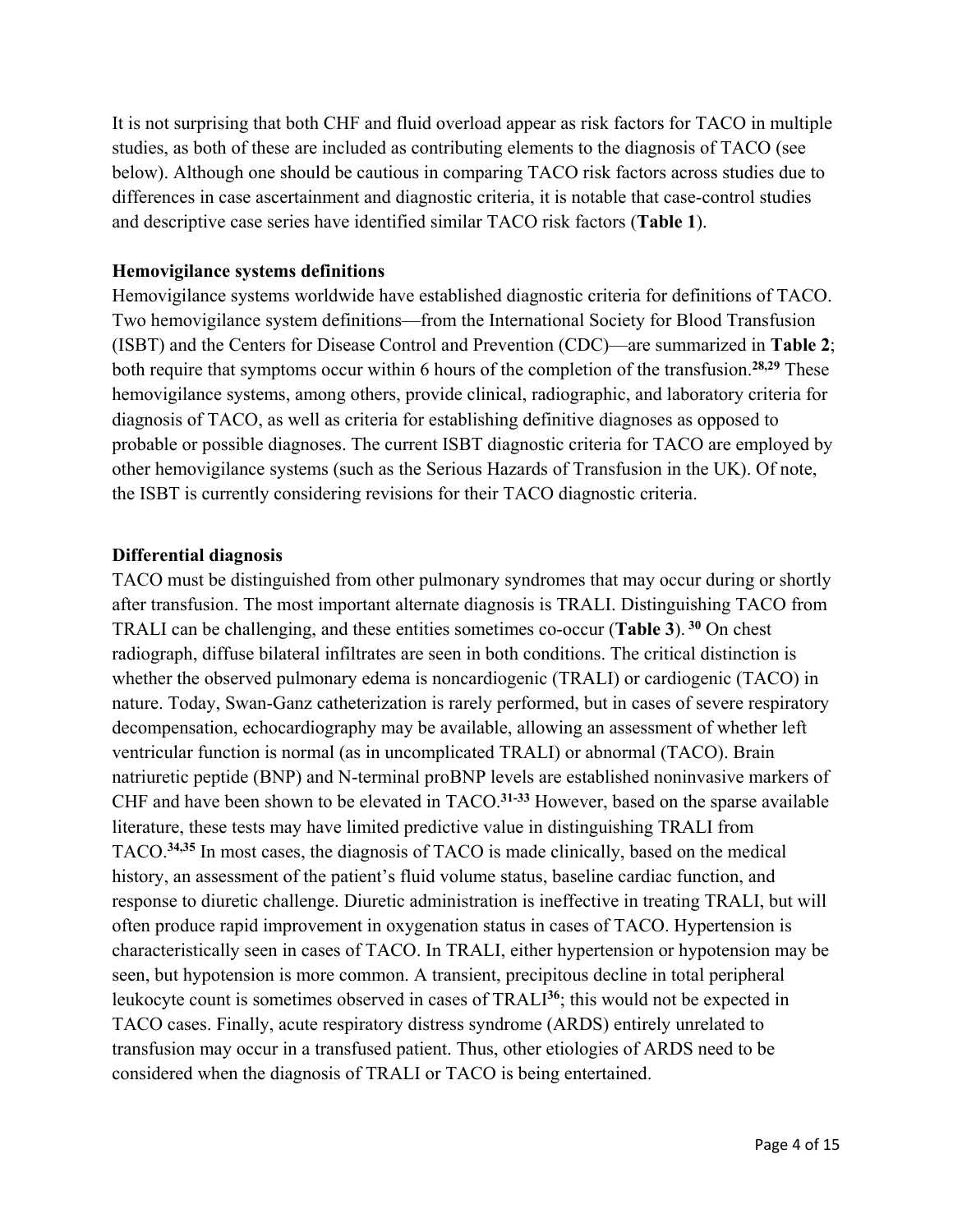The other main diagnosis that should be considered in cases of suspected TACO is an allergic reaction with a pulmonary component. Here, the presence or absence of other clinical features consistent with a hypersensitivity reaction (eg, urticarial rash) may be helpful. On lung auscultation, the presence of expiratory wheezing is suggestive of an allergic reaction (bronchospasm), although this is not a specific finding. In TACO, inspiratory crackles are typically heard. Response to antihistamines can often help support the diagnosis of an allergic reaction, although in some situations both diuretics and antihistamines will be given simultaneously.

Air embolism is an extremely rare but potentially devastating cause of cardiopulmonary decompensation in a transfusion recipient. Other causes of respiratory compromise that are unrelated to transfusion include pulmonary syndromes such as acute asthma, pulmonary embolism, and pneumothorax. Finally, a variety of cardiac syndromes may manifest as "flash" pulmonary edema in a transfusion recipient, including entities such as acute myocardial infarction and arrhythmia.

## **Prevention**

An effective prevention strategy for TACO, as with other adverse transfusion reactions, is to avoid unnecessary transfusion by transfusing patients only when the benefits outweigh the risks. Another key step in TACO prevention is identification of underlying risk factors (**Table 1**). However, the ideal prevention strategy for TACO has yet to be determined. Very few studies are available to assess the prevalence of prevention strategies. No controlled studies are available to compare the effectiveness of different strategies, but several approaches have been proposed and implemented for patients worldwide when deemed necessary by clinicians.

## *Use of diuretics*

The first approach is to administer diuretics to potentially susceptible patients before transfusion. There is little information on how frequently diuretics are used for this purpose. Fry et al reported minimal use of diuretics before transfusion in their observational retrospective review**. 37** However, they audited only the first transfusion of the day, which would result in missing any premedications for TACO that were given in between units. Two studies found that pretransfusion diuretic therapy was not protective against TRALI.**23,38** However, based on the potential for confounding factors in these studies (ie, higher use of diuretics in patients at increased TACO risk), it is difficult to draw conclusions about the effectiveness (or lack thereof) of this approach. Sarai and Tejani performed a Cochrane review to determine if the prophylactic administration of loop diuretics provides a therapeutic advantage for blood transfusion recipients vs placebo, no treatment, or general fluid restriction measures, but concluded there was insufficient evidence available to answer the question.**<sup>39</sup>** Although premedication with diuretics may be helpful for at-risk patients, insufficient data are available to either support or refute this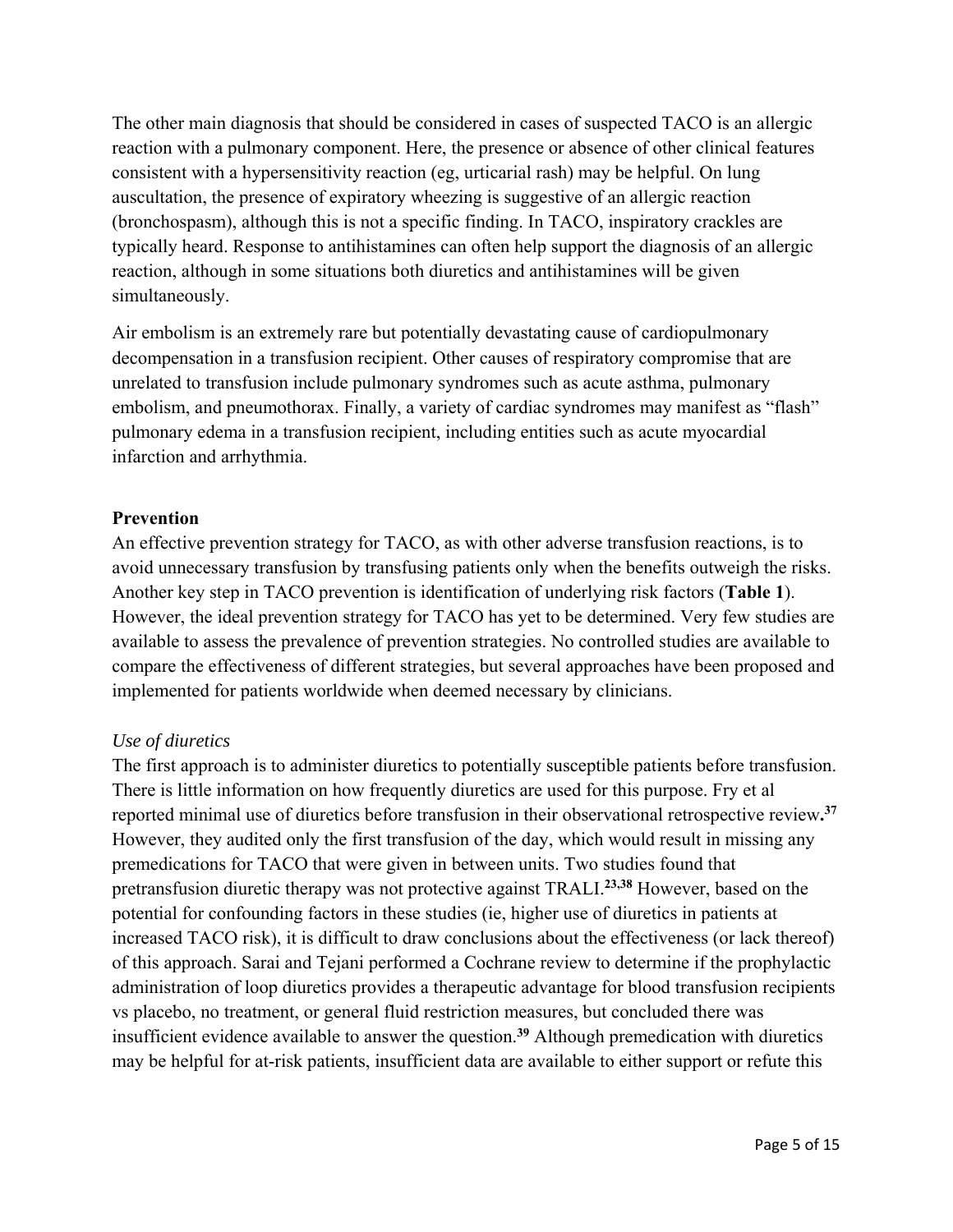practice. It is worth noting that the use of diuretics is not without adverse effects, including hypovolemia and hypokalemia.

### *Decrease in transfusion volume and/or infusion rate*

Decreasing the transfusion rate and the volume of the blood components infused may also be beneficial. Li et al found that the mean transfusion rate in patients who developed TACO was 225 mL/hour compared to 164 mL/hour in matched controls in their prospective observational study.**<sup>23</sup>** Decreasing the volume of the transfusion and/or the infusion rate may be achieved in multiple ways. One can perform a single unit transfusion andthen assess efficacy before transfusing additional units (eg, transfusing one unit of RBCs, then checking the hemoglobin level before ordering a second unit). Second, a unit can be volume-reduced or washed to remove unnecessary plasma from cellular components. Third, a unit can be split using a sterile method to allow two smaller dose transfusions, each of which can be infused at a slower rate than could be achieved if the unit were not split. Finally, a hospital could choose to establish prescriptive guidelines in the hospital's blood administration policy. This could be in the form of a consistent hospital-wide protocol for infusion of fluids and blood components (e.g., a controlled and precise blood component infusion rate through the use of computerized infusion pumps)  $^{18}$  or a guideline could be targeted to patients with, or at risk for, TACO.

#### *Warfarin reversal*

One specific clinical scenario merits mention in consideration of TACO prevention: warfarin reversal. Four-factor prothrombin complex concentrate (4-PCC) is approved by the FDA for emergent warfarin reversal in patients with acute major bleeding or those who require urgent surgery or an invasive procedure.**<sup>40</sup>** In the United States, warfarin reversal has traditionally been performed using plasma; however, the infused volume necessary for a therapeutic effect may place patients at risk for TACO. A Phase IIIb, open label, non-inferiority randomized trial compared 4-PCC to plasma in patients experiencing major bleeding, with primary outcomes of hemostatic response and achievement of an international normalized ratio (INR) <1.3 within 30 minutes of infusion completion.**<sup>41</sup>** Median volume administrations for 4-PCC and plasma were 99.4 and 813.5 mL, respectively, with 4-PCC demonstrating non-inferiority to plasma in achieving effective hemostasis within 24 hours (72.4% vs 65.4%, p=0.0045). Accordingly, 4- PCC can provide warfarin reversal with significantly smaller infusion volumes. Furthermore, the *Circular of Information for the Use of Human Blood and Blood Products* notes that plasma transfusion is contraindicated when warfarin reversal can be corrected more effectively by prothrombin complex concentrates.**<sup>42</sup>**

### *Careful monitoring*

Prevention through early recognition by careful monitoring of vital signs may also be an option for preventing TACO. Andrzejewski et al found that although no single vital sign value was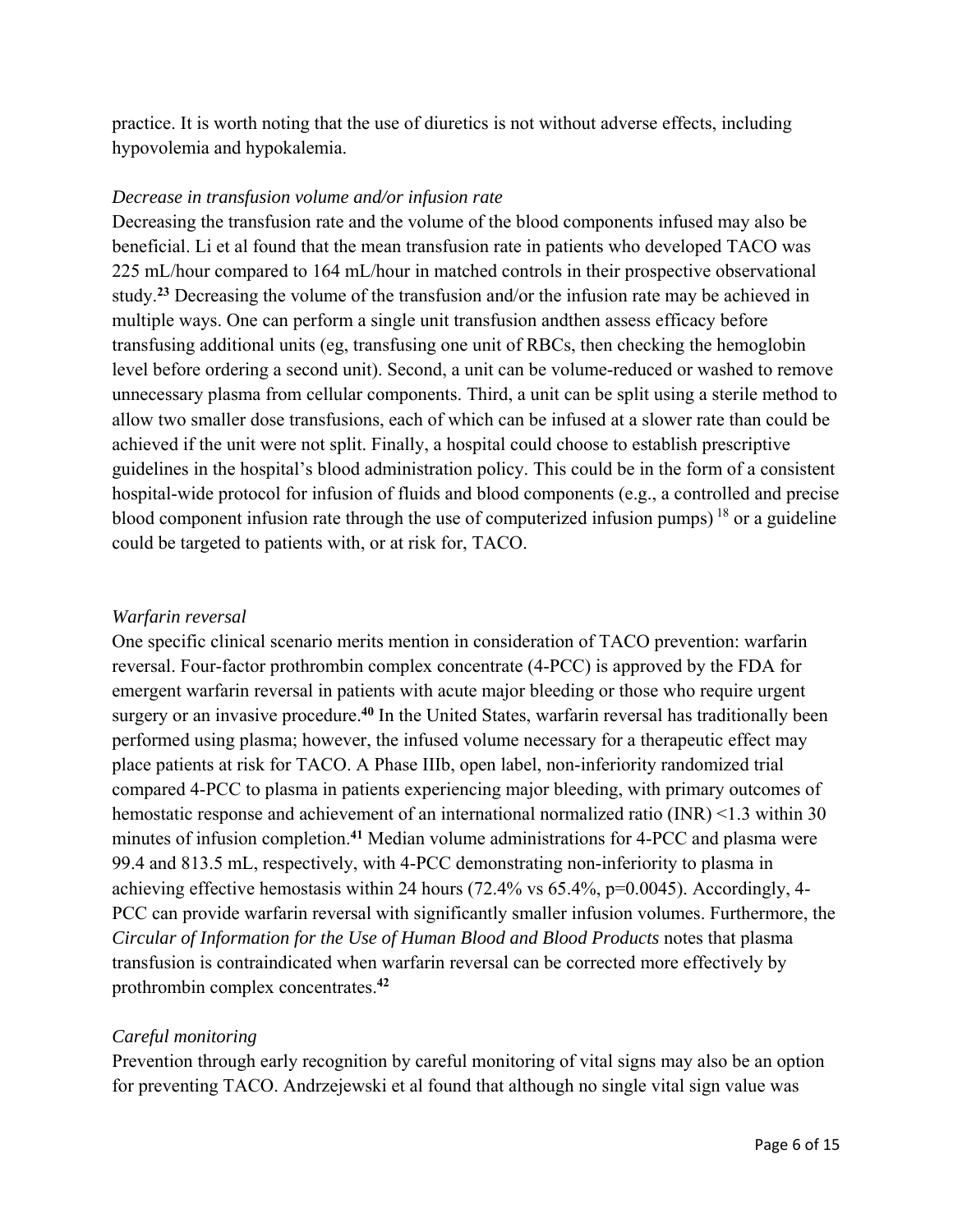diagnostic of TACO, the absolute and delta changes for pulse pressure at the different time points of transfusion may be predictors for the development of TACO.**<sup>13</sup>** Lieberman et al also reported increases in mean systolic, diastolic, and pulse pressure.**27** If these vital sign changes are identified in real time, an intervention such as decreasing the infusion rate may be possible to prevent TACO.**<sup>13</sup>**

## *Physician education*

Once risk factors and prevention strategies have been identified, the education of clinicians in TACO risk-identification is an important step in preventing this reaction. If clinicians are unaware of the risk and prevalence of TACO, they are less likely to take the needed steps to prevent TACO. Traditional lectures and interactive education modules focused on the recognition, prevention, and treatment of TACO can be helpful in educating physicians. In addition, clinical decision support software during physician order entry for blood products may assist clinicians as they make transfusion decisions*.* **<sup>18</sup>** Important reminders about a patient's underlying risk factors (eg, heart failure) for TACO during the order process may cause a provider to reconsider the medical necessity of a transfusion, consider premedication with a diuretic, or remember to instruct nurses to transfuse the minimum acceptable dose slowly.

### **Treatment**

Once TACO is suspected or diagnosed, the transfusion should be immediately stopped and reported to the blood bank for investigation of other transfusion reactions associated with respiratory distress (such as TRALI and anaphylaxis). The patient should be monitored by pulse oximetry and appropriate oxygen therapy provided. The patient should be placed in an upright posture (Fowler's position), if possible, to promote oxygenation via maximum chest expansion. Additional infusions that exacerbate volume overload should be halted when clinically appropriate. Loop diuretics, such as furosemide, are usually given to reduce cardiac preload via diuresis and direct venodilation. However, the risk of diuretics should be carefully considered in patients with a history of hypotension or hypokalemia.

In more severe cases of TACO, ventilator support or intensive care may be needed. As with other etiologies of hydrostatic lung edema (eg, CHF), non-invasive approaches to mechanical ventilation such as continuous positive airway pressure (CPAP) and bilevel positive airway pressure (BiPAP) should be considered. These less invasive modes of mechanical ventilation have been shown to reduce the need for endotracheal intubation as well as mortality in patients with acute hypoxemic respiratory insufficiency resulting from cardiogenic pulmonary edema.<sup>43-45</sup> Of note, caution should be used when considering the initiation of non-invasive ventilator support in those with concomitant respiratory or metabolic acidosis or associated shock as these factors have been shown to predict failure with less invasive approaches to respiratory support.**<sup>46</sup>** When invasive mechanical ventilation is required, lung protective strategies should be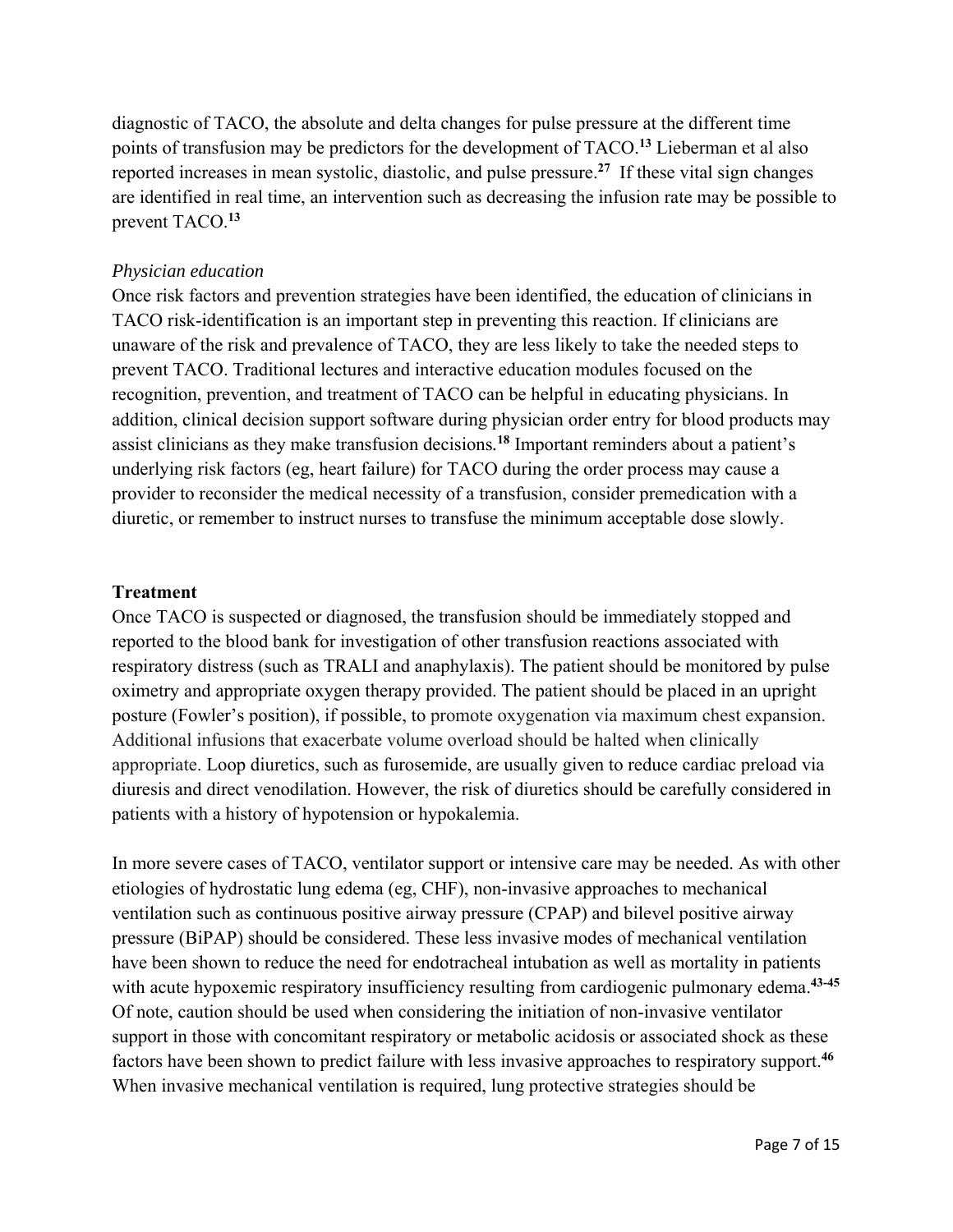implemented using low-tidal volume ventilation  $( \leq 6 \text{ mL/kg of ideal body weight})$  while maintaining an inspiratory plateau pressure of  $\leq 30$  cm H<sub>2</sub>O.<sup>47-49</sup> At the present time, data are insufficient to provide definitive guidance on the optimal management of positive end-expiratory pressure (PEEP) levels in patients with TACO who are requiring full ventilator support. Historically, higher levels of PEEP (eg,  $>$  5 cm H<sub>2</sub>O) have been recommended in the setting of CHF. However, the risks vs benefits of higher PEEP levels in the setting of TACO remain unclear.

Some reports have found that TACO may have an associated inflammatory component,<sup>12,13</sup> in which case the addition of an anti-inflammatory agent, such as steroids, may be of benefit. However, this is purely hypothetical and has never been shown in a well-designed study. For refractory cases, hemodialysis may be required.

## **Key points and recommendations**

### *TACO prevention strategies*

Hospitals should consider the following strategies to help prevent TACO:

- 1. Transfuse blood components only when the benefits outweigh the risks of transfusion.
- 2. Educate clinicians on recognition of risk factors: elderly patients, left ventricular dysfunction, congestive heart failure, pretransfusion fluid overload, large transfusion volumes, and infusion rate.
- 3. Transfuse at-risk patients at slower infusion rates.
- 4. Hospital-wide infusion protocols and, when possible, rate-controlled transfusion via infusion pump.
- 5. When possible, perform emergent warfarin reversal using 4-PCCs instead of plasma transfusion.
- 6. Modify blood components with volume reduction or split large-volume units for patients at risk of TACO.

### *TACO Treatment Recommendations*

In treating patients with TACO, providers should consider the following:

- 1. Stop transfusion upon recognition of possible TACO
- 2. Provide supplemental oxygen, place patient in an upright position and monitor oxygen saturation levels by pulse oximetry.
- 3. Consider non-invasive ventilation such as CPAP or BiPAP, if not clinically contraindicated, as well as early cardiopulmonary or critical care consultation.
- 4. Consider diuretics for TACO treatment, if not clinically contraindicated.
- 5. Consider patient transfer to ICU and need for mechanical ventilator support in severe cases of TACO.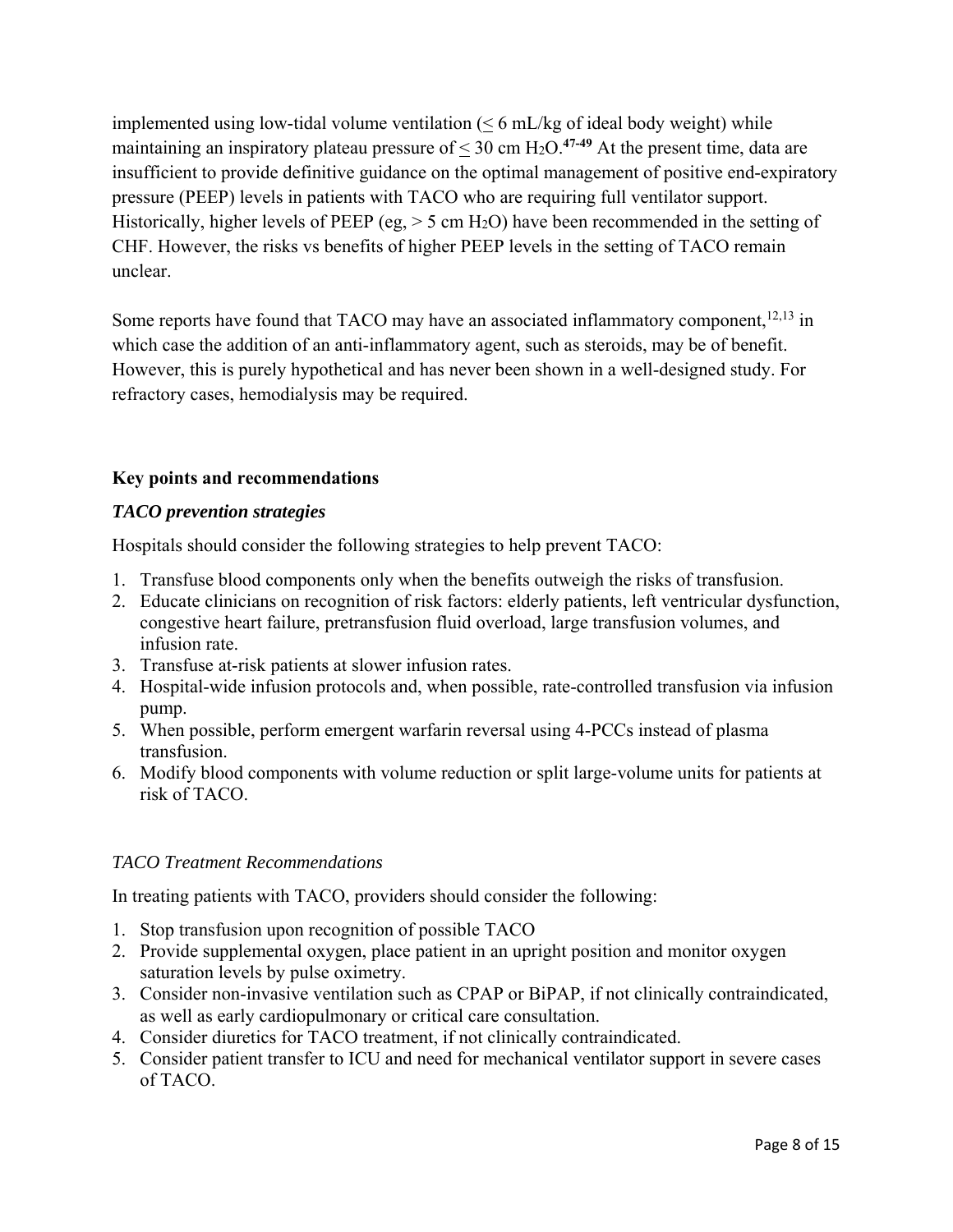6. Educate clinicians on the importance of reporting suspected cases of TACO immediately to the transfusion service.

### **References**

- 1. Fatalities reported to FDA following blood collection and transfusion: Annual summary for fiscal year 2014. [Internet]. 2015. [Available from: http://www.fda.gov/downloads/BiologicsBloodVaccines/SafetyAvailability/ReportaProblem/ TransfusionDonationFatalities/UCM459461.pdf (accessed September 22, 2015).]
- 2. Bolton-Maggs, Thomas D, Cohen H, et al, eds, on behalf of the Serious Hazards of Transfusion (SHOT) Steering Group. The 2013 annual SHOT report. 2014 [Available from: http://www.shotuk.org/wp-content/uploads/74280-SHOT-2014-Annual-Report-V12- WEB.pdf (accessed September 22, 2015).]
- 3. Li G, Kojicic M, Reriani MK, et al. Long-term survival and quality of life after transfusionassociated pulmonary edema in critically ill medical patients. Chest 2010;137:783-9.
- 4. Popovsky MA. Transfusion and the lung: Circulatory overload and acute lung injury. Vox Sang 2004;87:62-5.
- 5. Popovsky MA. The Emily Cooley Lecture 2009: To breathe or not to breathe—that is the question. Transfusion 2010;50:2057-62.
- 6. Clifford L, Jia Q, Yadav H, et al. Characterizing the epidemiology of perioperative transfusion-associated circulatory overload. Anesthesiology 2015;122:21-8.
- 7. Murphy EL, Kwaan N, Looney MR, et al. Risk factors and outcomes in transfusionassociated circulatory overload. Am J Med 2013;126:e29-e38.
- 8. Clifford L, Singh A, Wilson GA, et al. Electronic health record surveillance algorithms facilitate the detection of transfusion-related pulmonary complications. Transfusion 2013;53:1205-6.
- 9. Narick C, Triulzi DJ, Yazer MH. Transfusion-associated circulatory overload after plasma transfusion. Transfusion 2012;52:160-5.
- 10. Raval JS, Mazepa MA, Russell SL, et al. Passive reporting greatly underestimates the rate of transfusion-associated circulatory overload after platelet transfusion. Vox Sang 2015;108:387-92.
- 11. Popovsky MA. Transfusion and the lung: Circulatory overload and acute lung injury. Vox Sang 2004;87:62-5.
- 12. Blumberg N, Heal JM, Gettings KF, et al. An association between decreased cardiopulmonary complications (transfusion-related acute lung injury and transfusion-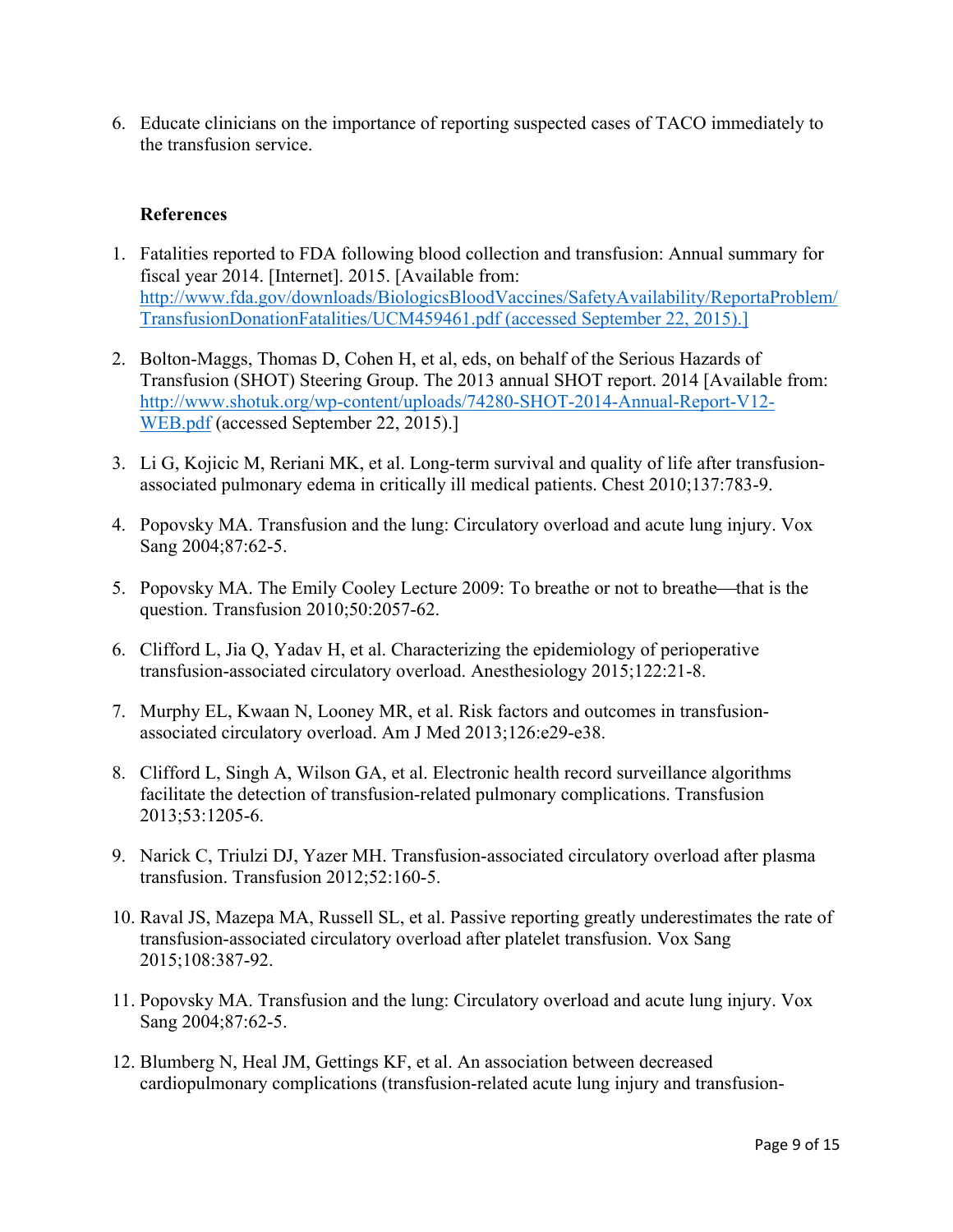associated circulatory overload) and implementation of universal leukoreduction of blood transfusions. Transfusion 2010;50:2738-44.

- 13. Andrzejewski C, Popovsky MA, Stec TC, et al. Hemotherapy bedside biovigilance involving vital sign values and characteristics of patients with suspected transfusion reactions associated with fluid challenges: Can some cases of transfusion-associated circulatory overload have proinflammatory aspects? Transfusion 2012;52:2310-20.
- 14. Donadee C, Raat NJ, Kanias T, et al. Nitric oxide scavenging by red blood cell microparticles and cell-free hemoglobin as a mechanism for the red cell storage lesion. Circulation 2011;124:465-76.
- 15. Liu C, Zhao W, Christ GJ, et al. Nitric oxide scavenging by red cell microparticles. Free Radic Biol Med 2013;65:1164-73.
- 16. Vermeulen Windsant IC, de Wit NC, Sertorio JT, et al. Blood transfusions increase circulating plasma free hemoglobin levels and plasma nitric oxide consumption: A prospective observational pilot study. Crit Care 2012;16:R95.
- 17. Alexander JT, El-Ali AM, Newman JL, et al. Red blood cells stored for increasing periods produce progressive impairments in nitric oxide-mediated vasodilation. Transfusion 2013;53:2619-28.
- 18. Alam A, Lin Y, Hansen M, et al. The prevention of transfusion-associated circulatory overload. Transfus Med Rev 2013;27:105-12.
- 19. Menis M, Anderson SA, Forshee RA, et al. Transfusion-associated circulatory overload (TACO) and potential risk factors among the inpatient US elderly as recorded in Medicare administrative databases during 2011. Vox Sang 2014;106:144-52.
- 20. Popovsky MA. Transfusion and lung injury. Transfus Clin Biol 2001;8:272-7.
- 21. Kelly AM, Williamson LM. Neonatal transfusion. Early Hum Dev 2013;89:855-60.
	- 22. Rana R, Fernández-Pérez ER, Khan SA, et al. Transfusion-related acute lung injury and pulmonary edema in critically ill patients: a retrospective study. Transfusion 2006;46:1478-83.
- 23. Li G, Rachmale S, Kojicic M, et al. Incidence and transfusion risk factors for transfusionassociated circulatory overload among medical intensive care unit patients. Transfusion 2011;51:338-43.
- 24. Popovsky MA, Audet AM, Andrzejewski C. Transfusion-associated circulatory overload in orthopedic surgery patients: a multi-institutional study. Immunohematology 1996:12:87-9.
- 25. Bierbaum BE, Callaghan JJ, Galante JO, et al. An analysis of blood management in patients having a total hip or knee arthroplasty. J Bone Joint Surg Am 1999;81:2-10.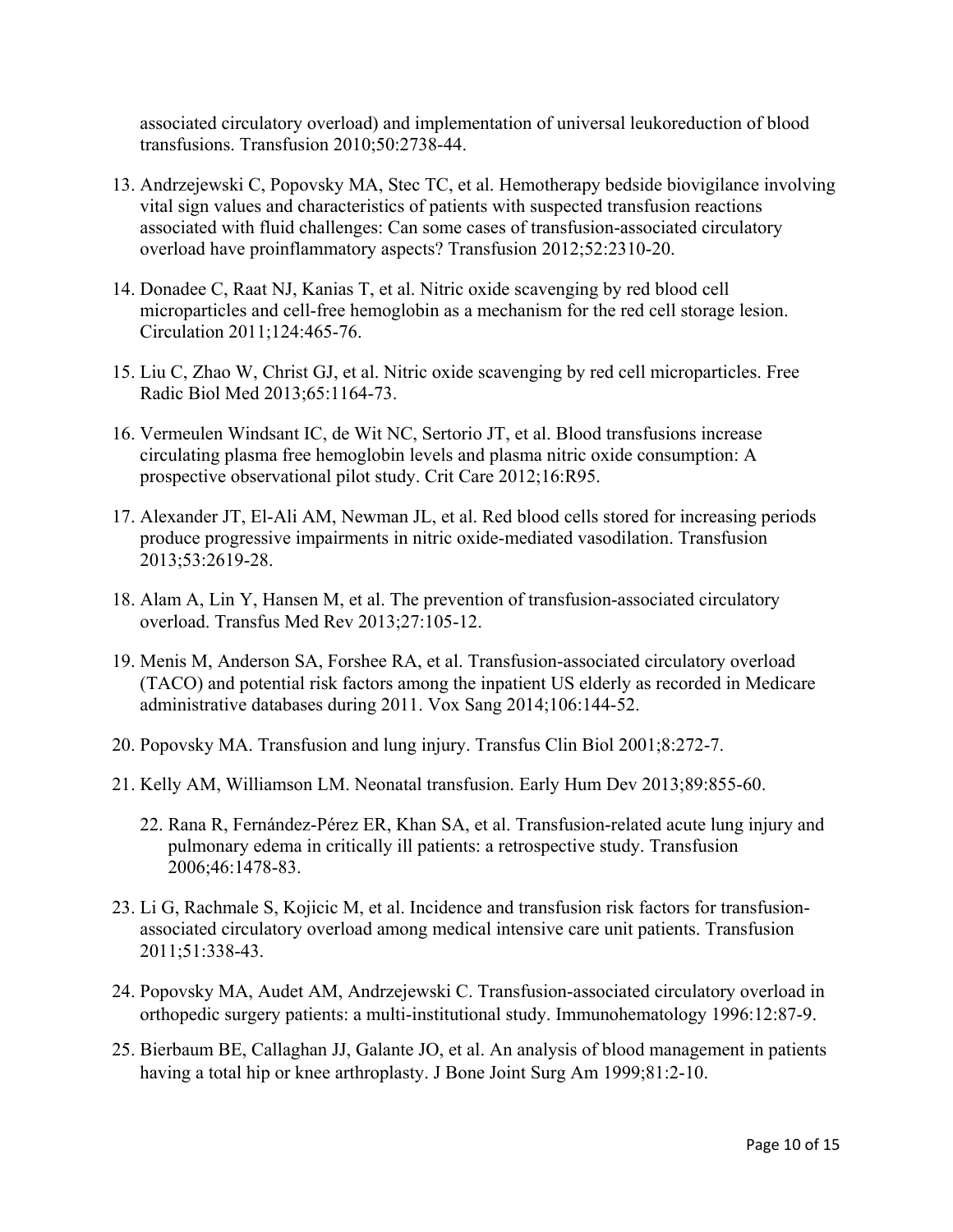- 26. Drummond R. Transfusion reactions and fatalities due to circulatory overloading. Br Med J 1943;2:319-22.
- 27. Lieberman L, Maskens C, Cserti-Gazdewich C, et al. A retrospective review of patient factors, transfusion practices, and outcomes in patients with transfusion-associated circulatory overload. Trans Med Rev 2013;27:206-12.
- 28. International Society of Blood Transfusion, 2014. Working Party on Haemovigilance, Transfusion-associated circulatory overload (TACO), 2014 revision. Available at: http://www.isbtweb.org/fileadmin/user\_upload/files-2015/haemovigilance/TACO\_definition\_validation\_form\_jan2015\_haemovigilance.pdf. [accessed July 29, 2015).]
- 29. Centers for Disease Control, 2014. National Healthcare Safety Network Biovigilance Component Hemovigilance Module Surveillance Protocol. [Available at: http://www.cdc.gov/nhsn/pdfs/biovigilance/bv-hv-protocol-current.pdf (accessed July 29, 2015).]
- 30. Skeate RC, Eastlund T. Distinguishing between transfusion-related acute lung injury and transfusion associated circulatory overload. Curr Opin Hematol 2007;14:682-7.
- 31. Maisel AS, Krishnaswamy P, Nowak RM, et al. Rapid measurement of B-type natriuretic peptide in the emergency diagnosis of heart failure. N Engl J Med 2002;347:161-7.
- 32. Tobian AAR, Sokoll LJ, Tisch DJ, et al. N-terminal pro-brain natriuretic peptide is a useful diagnostic marker for transfusion-associated circulatory overload. Transfusion 2008;48:1143- 50.
- 33. Zhou L, Giacherio D, Cooling L, Davenport RD. Use of B-natriuretic peptide as a diagnostic marker in the differential diagnosis of transfusion-associated circulatory overload. Transfusion 2005;45:1056-63.
- 34. Li G, Daniels CE, Kojicic M, et al. The accuracy of natriuretic peptides (brain natriuretic peptide and N-terminal pro-brain natriuretic) in the differentiation between transfusionrelated acute lung injury and transfusion-related circulatory overload in the critically ill. Transfusion 2009;49:13-20.
- 35. Popovsky MA. Transfusion-associated circulatory overload: The plot thickens. Transfusion 2009; 49:2-4.
- 36. Nakagawa M, Toy P. Acute and transient decrease in neutrophil count in transfusion-related acute lung injury: Cases at one hospital. Transfusion 2004;44:1689-94.
- 37. Fry JL, Arnold DM, Clase CM, et al. Transfusion premedication to prevent acute transfusion reactions: a retrospective observational study to assess current practices. Transfusion 2010;50:1722-30.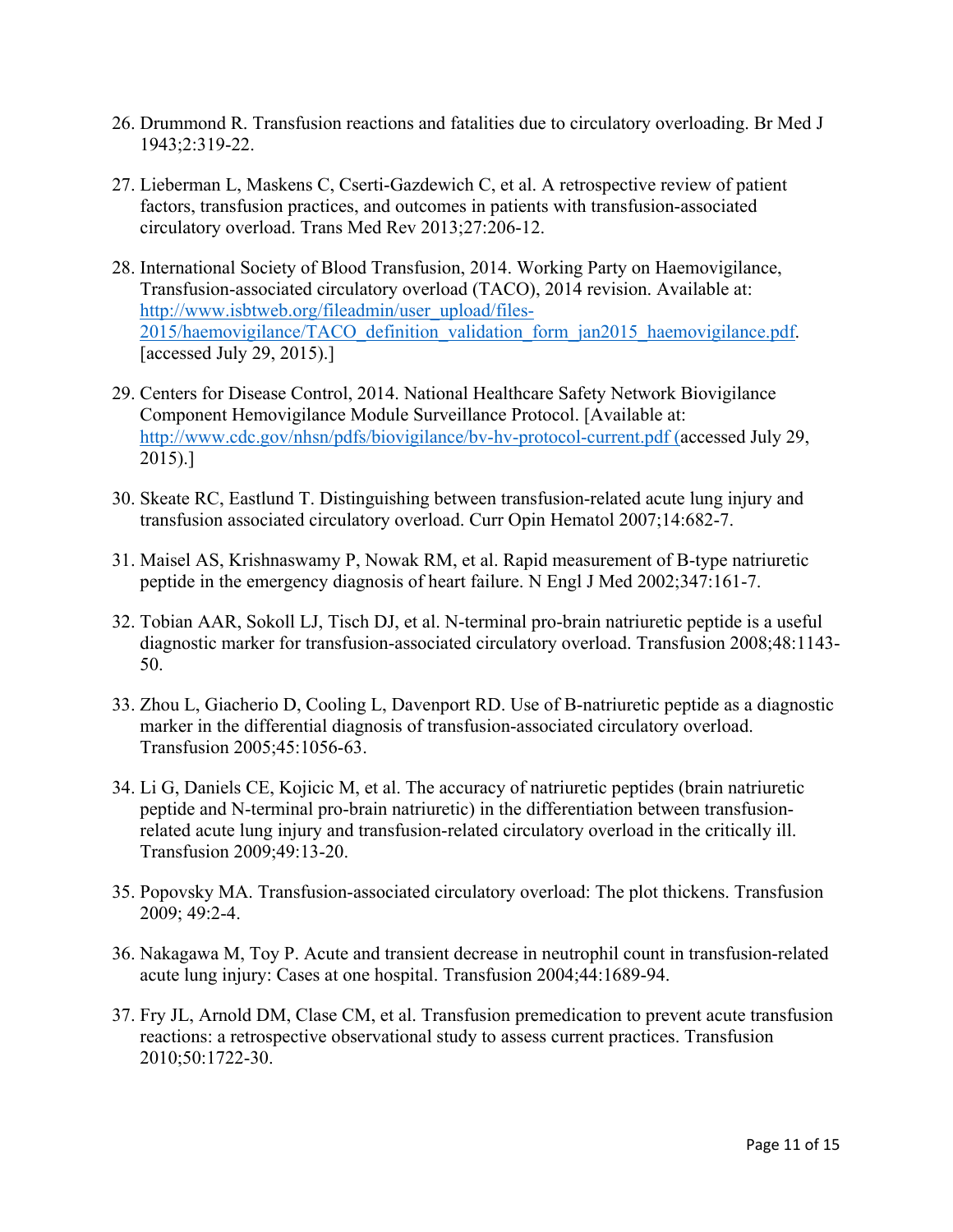- 38. Piccin A, Cronin M, Brady R, et al. Transfusion-associated circulatory overload in Ireland: A review of cases reported to the National Haemovigilance Office 2000 to 2010. Transfusion 2015;55:1223-30.
- 39. Sarai M, Tejani AM. Loop diuretics for patients receiving blood transfusions. Cochrane Database Syst Rev 2015;2:CD010138.
- 40. Kcentra. Prothrombin Complex Concentrate (Human) by CSL Behring package insert, issued April 2013.
- 41. Sarode R, Milling TJ Jr, Refaai MA, et al. Efficacy and safety of a 4-factor prothrombin complex concentrate in patients on vitamin k antagonists presenting with major bleeding: A randomized, plasma-controlled, phase IIIb study. Circulation 2013;128:1234-43.
- 42. Circular of information for the use of human blood and blood components. Bethesda, MD: AABB 2013.
- 43. Winck, JC, Azevedo LF, Costa-Pereira A, et al. Efficacy and safety of non-invasive ventilation in the treatment of acute cardiogenic pulmonary edema—a systematic review and meta-analysis. Crit Care 2006;10:R69.
- 44. Masip J, Roque M, Sánchez B, et al. Noninvasive ventilation in acute cardiogenic pulmonary edema: Systematic review and meta-analysis. JAMA 2005;294:3124-30.
- 45. Peter JV, Moran JL, Phillips-Hughes J, et al. Effect of non-invasive positive pressure ventilation (NIPPV) on mortality in patients with acute cardiogenic pulmonary oedema: A meta-analysis. Lancet 2006;367:1155-63.
- 46. Shirakabe A, Hata N, Yokoyama S, et al. Predicting the success of noninvasive positive pressure ventilation in emergency room for patients with acute heart failure. J Cardiol 2011;57:107-14.
- 47. Petrucci, N, Iacovelli W. Lung protective ventilation strategy for the acute respiratory distress syndrome. Cochrane Database Syst Rev 2007;3:CD003844.
- 48. The Acute Respiratory Distress Syndrome Network. Ventilation with lower tidal volumes as compared with traditional tidal volumes for acute lung injury and the acute respiratory distress syndrome*.* N Engl J Med 2000; 342:1301-8.
- 49. Serpa Neto A, Cardoso SO, Manetta JA, et al. Association between use of lung-protective ventilation with lower tidal volumes and clinical outcomes among patients without acute respiratory distress syndrome: A meta-analysis. JAMA 2012;308:1651-9.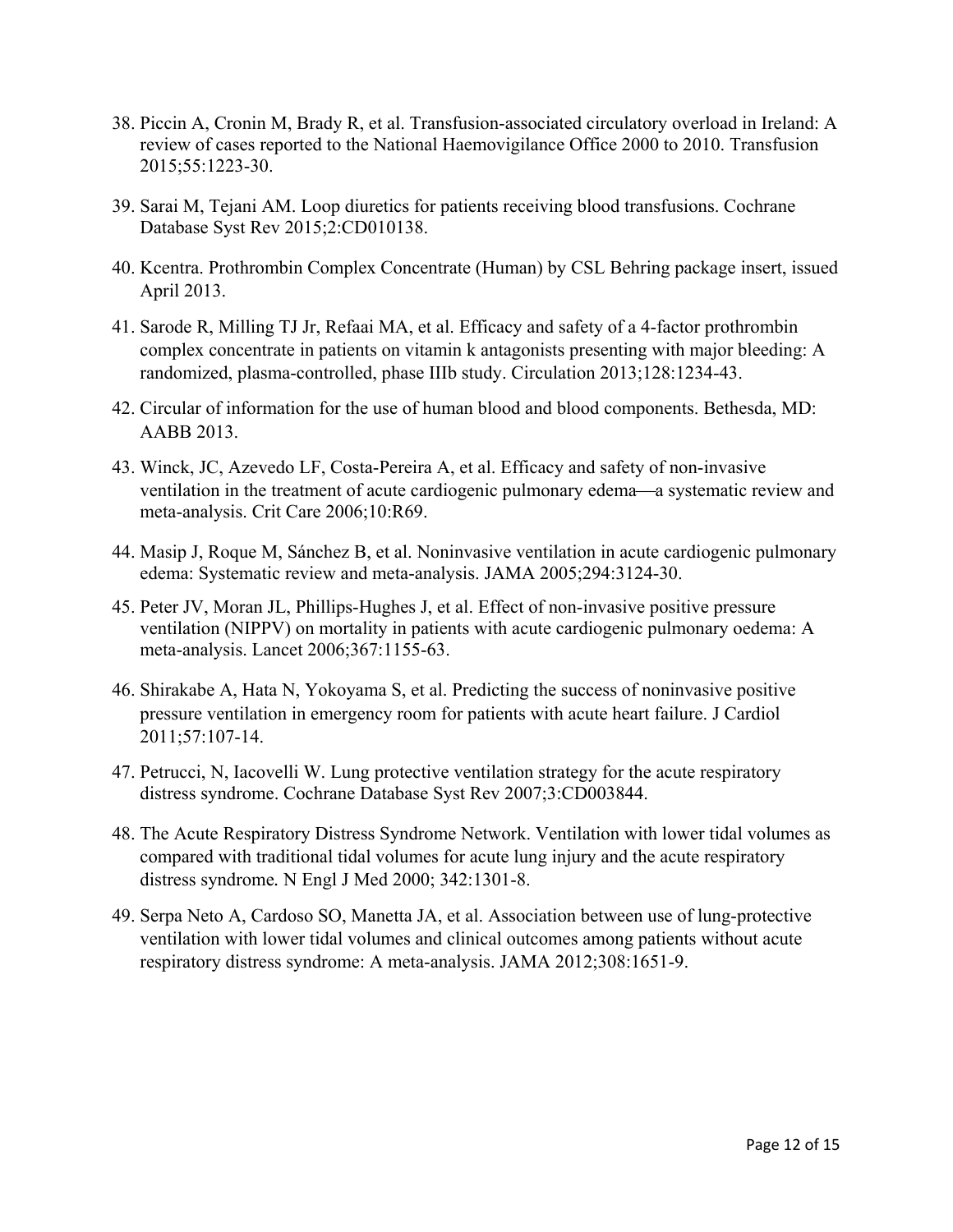Table 1. Risk factors for Transfusion-Associated Circulatory Overload (TACO)

# **Patient demographics**

Age (elderly patients)

## **Medical conditions**

Left ventricular dysfunction/congestive heart failure Chronic renal failure

## **Transfusion and fluid therapy**

Infusion rate Number of blood products administered/total transfused volume Positive fluid balance prior to transfusion

Table 2. Comparison of ISBT and CDC Hemovigilance system diagnostic criteria for TACO<sup>28,29</sup>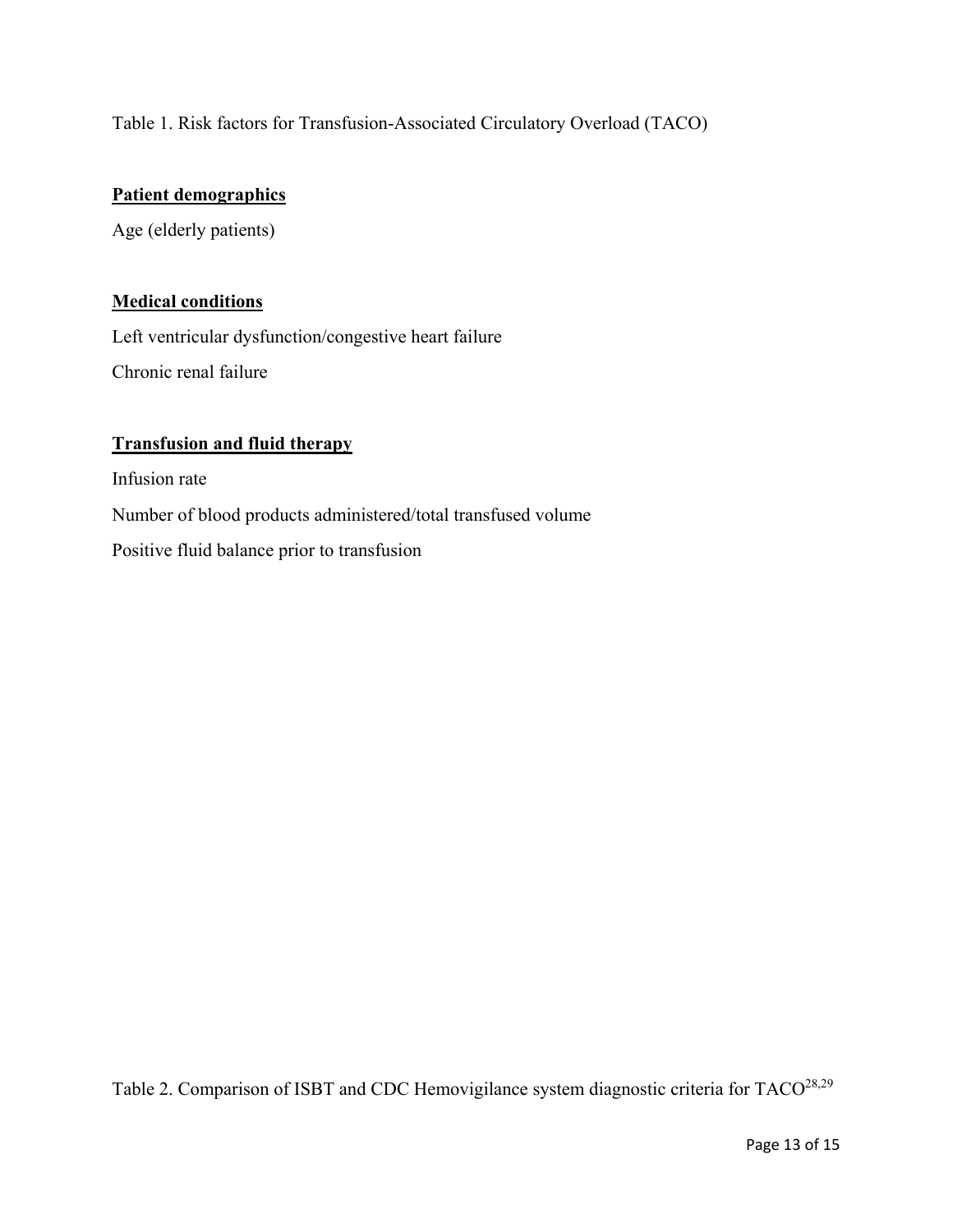|                       | <b>ISBT</b>                                                                                                                                                                                                                                                           | CDC                                                                                                                                                                                                                                                                                                 |
|-----------------------|-----------------------------------------------------------------------------------------------------------------------------------------------------------------------------------------------------------------------------------------------------------------------|-----------------------------------------------------------------------------------------------------------------------------------------------------------------------------------------------------------------------------------------------------------------------------------------------------|
| Timing of respiratory | Occurring within 6 hours of                                                                                                                                                                                                                                           | Within 6 hours of cessation of                                                                                                                                                                                                                                                                      |
| distress onset        | completion of transfusion                                                                                                                                                                                                                                             | transfusion                                                                                                                                                                                                                                                                                         |
| Diagnostic criteria   | PRIMARY FEATURES                                                                                                                                                                                                                                                      |                                                                                                                                                                                                                                                                                                     |
|                       | Acute respiratory distress<br>$\bullet$<br>Evidence of positive fluid<br>balance<br>Acute or worsening<br>pulmonary edema on<br>frontal chest radiograph<br>Tachycardia<br>$\bullet$<br>Increased blood pressure<br><b>SUPPORTIVE FEATURES</b><br><b>Elevated BNP</b> | Acute respiratory distress<br>$\bullet$<br>(dyspnea, orthopnea, cough)<br>Evidence of positive fluid<br>٠<br>balance<br>Radiographic evidence of<br>pulmonary edema<br>Evidence of left heart failure<br>$\bullet$<br>Elevated central venous<br>$\bullet$<br>pressure (CVP)<br><b>Elevated BNP</b> |
| Confirmed/definite    | Four or more primary                                                                                                                                                                                                                                                  | Three or more of the diagnostic                                                                                                                                                                                                                                                                     |
| case definition       | features.                                                                                                                                                                                                                                                             | criteria, with no other                                                                                                                                                                                                                                                                             |
|                       |                                                                                                                                                                                                                                                                       | explanations for volume overload<br>possible.                                                                                                                                                                                                                                                       |
| Possible/Probable     | Not applicable                                                                                                                                                                                                                                                        | Probable: Transfusion is a likely                                                                                                                                                                                                                                                                   |
| case definition       |                                                                                                                                                                                                                                                                       | contributor to volume overload                                                                                                                                                                                                                                                                      |
|                       |                                                                                                                                                                                                                                                                       | and either the patient received                                                                                                                                                                                                                                                                     |
|                       |                                                                                                                                                                                                                                                                       | other fluids or the patient has a                                                                                                                                                                                                                                                                   |
|                       |                                                                                                                                                                                                                                                                       | history of cardiac insufficiency                                                                                                                                                                                                                                                                    |
|                       |                                                                                                                                                                                                                                                                       | Possible: Patient history of                                                                                                                                                                                                                                                                        |
|                       |                                                                                                                                                                                                                                                                       | cardiac insufficiency that most                                                                                                                                                                                                                                                                     |
|                       |                                                                                                                                                                                                                                                                       | likely explains volume overload.                                                                                                                                                                                                                                                                    |

Table 3. Clinical features of TRALI versus TACO [Adapted from Skeate and Eastlund<sup>30</sup> (30)]